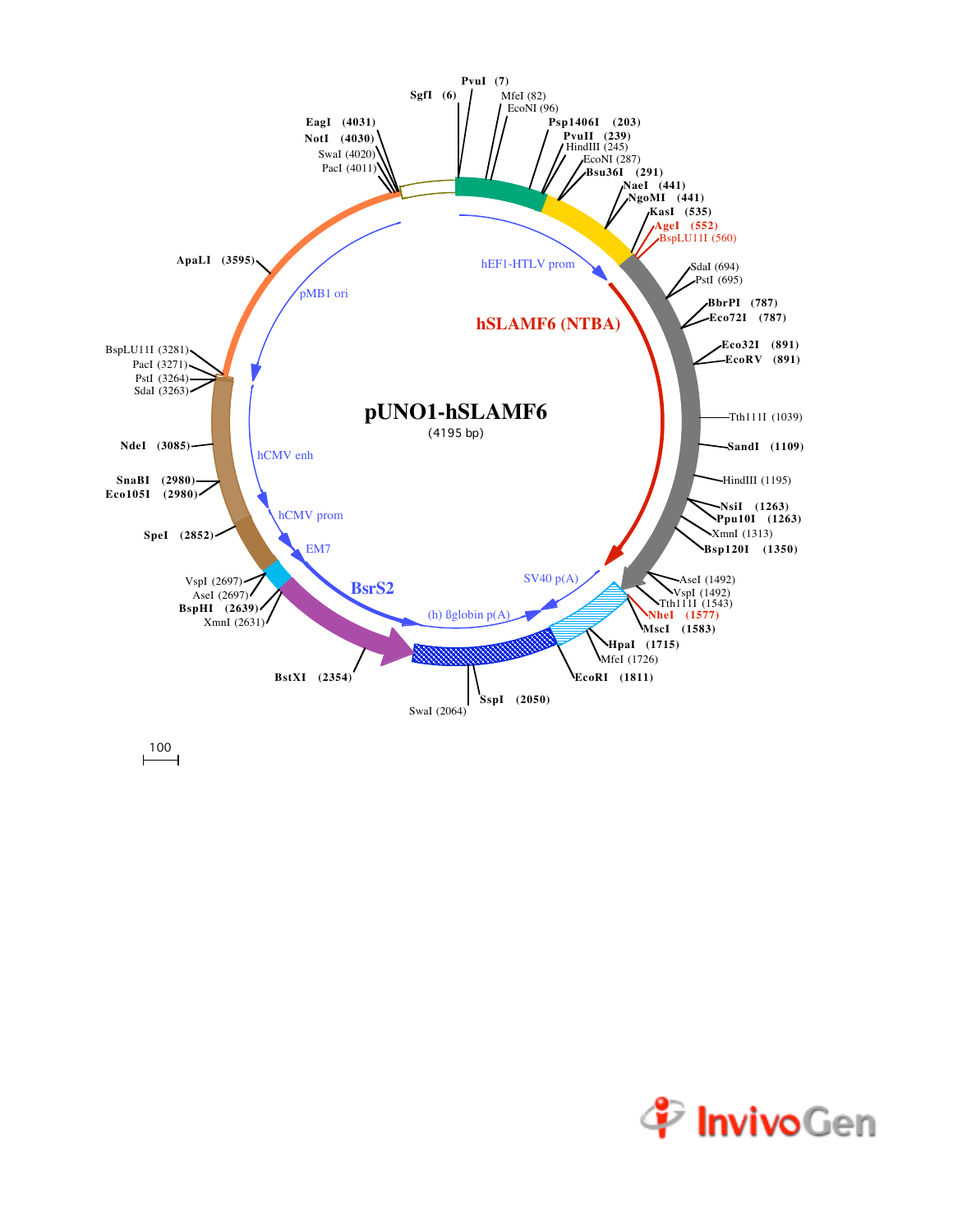**PvuI (7)**

**SgfI (6)** MfeI (82) EcoNI (96)

|                 | 1 GGATCTGCGATCGCTCCGGTGCCCGTCAGTGGGCAGAGCGCACATCGCCCACAGTCCCCGAGAAGTTGGGGGGAGGGTCGGCAATTGAAC <b>G</b> GGTGCCTA                                                                                                                                                                                                                                          |
|-----------------|---------------------------------------------------------------------------------------------------------------------------------------------------------------------------------------------------------------------------------------------------------------------------------------------------------------------------------------------------------|
|                 | 101 GAGAAGGTGGCGCGGGGTAAACTGGGAAAGTGATGTCGTGTACTGGCTCCGCCTTTTTCCCGAGGGTGGGGGAACCGTATATAAGTGCAGTAGTCGCC                                                                                                                                                                                                                                                  |
|                 | HindIII $(245)$<br>Bsu36I (291)<br>Psp1406I (203)<br>$PvuII$ (239)<br>EcoNI (287)                                                                                                                                                                                                                                                                       |
|                 | 301 GCCATCCACGCCGGTTGAGTCGCGTTCTGCCGCCTCCCGCCTGTGGTGCCTCCTGAACTGCGTCCGCCGTCTAGGTAAGTTTAAAGCTCAGGTCGAGACC                                                                                                                                                                                                                                                |
|                 | $NgoMI$ (441)<br>NaeI (441)                                                                                                                                                                                                                                                                                                                             |
|                 | <b>BspLU11I</b> (560)<br>KasI (535)<br>AgeI $(552)$<br>501 TCTGTTCTGCGCCGTTACAGATCCAAGCTGTGACCGGCGCCTACCTGAGATCACCGGTCAACATGTTGTGGCTGTTCCAATCGCTCCTGTTTGTCTTCTG<br>1 M L W L F O S L L F V F C<br>PstI (695)                                                                                                                                            |
| 13 <sup>3</sup> | SdaI (694)<br>601 CTTTGGCCCAGGGAATGTAGTTTCACAAAGCAGCTTAACCCCATTGATGGTGAACGGGATTCTGGGGGAGTCAGTAACTCTTCCCCTGGAGTTTCCTGCA<br>F G P G N V V S Q S S L T P L M V N G I L G E S V T L P<br>L E F P A<br>Eco72I (787)<br>BbrPI (787)                                                                                                                           |
|                 | 701 GGAGAGAAGGTCAACTTCATCACTTGGCTTTTCAATGAAACATCTCTTGCCTTCATAGTACCCCATGAAACCAAAAGTCCAGAAATCCACGTGACTAATC<br>47 CEKVNFITWLFNETSLAFIVPHE<br>T K S P E<br>I H V T<br>EcoRV (891)<br>Eco32I (891)                                                                                                                                                           |
|                 | 801 CGAAACAGGGAAAGCGACTGAACTTCACCCAGTCCTACTCCCTGCAACTCAGCAACCTGAAGATGGAAGACACAGGCTCTTACAGAGCCCAGATATCCAC<br>80 P K Q G K R L N F T Q S Y S L Q L S N L K M E D T G S Y R A Q I S T<br>901 AAAGACCTCTGCAAAGCTGTCCAGTTACACTCTGAGGATATTAAGACAACTGAGGAACATACAAGTTACCAATCACAGTCAGCTATTTCAGAATATGACC<br>113) KT SAKL SSYTL RILRQL RNIQ VT N H SQL F Q N M T   |
|                 | Tth111I (1039)<br>1001 TGTGAGCTCCATCTGACTTGCTCTGTGGAGGATGCAGATGACAATGTCTCATTCAGATGGGAGGCCTTGGGAAACACACTTTCAAGTCAGCCAAACCTCA<br>147 CELHLTCS VEDADD N V S F R W E A L G<br>N<br>L S<br>- S<br>O P N L<br>$\top$                                                                                                                                          |
|                 | SandI (1109)<br>HindIII (1195)<br>1101 CTGTCTCCTGGGACCCCAGGATTTCCAGTGAACAGGACTACACCTGCATAGCAGAGAATGCTGTCAGTAATTTATCCTTCTCTGTCTCTGCCCAGAAGCT<br>180 T V S W D P R I S S E O D Y T C I A E N A V S N L S F S V S A O K L<br>Ppu10I (1263)                                                                                                                 |
| 213             | NsiI (1263)<br>1201 TTGCGAAGATGTTAAAATTCAATATACAGATACCAAAATGATTCTGTTTATGGTTTCTGGGATATGCATAGTCTTCGGTTTCATCATACTGCTGTTACTT<br>C E D V K I O Y T D T K M I L F M V S G I C I V F<br>$G$ $F$<br><b>IIILLLL</b><br>XmnI (1313)<br>Bsp120I (1350)<br>1301 GTTTTGAGGAAAAGAAGAGTTCCCTATCTTTGTCTACTCAGCGAACACAGGGCCCCGAGTCCGCAAGGAACCTAGAGTATGTTTCAGTGTCTCCAACGA |
|                 | 247 V L R K R R D S L S L S T O R T O G P E S A R N L E<br>Y V S V S P T<br>VspI (1492)<br>AseI (1492)                                                                                                                                                                                                                                                  |
|                 | 1401 ACAACACTGTGTATGCTTCAGTCACTCATTCAAACAGGGAAACAGAAATCTGGACACCTAGAGAAAATGATACTATCACAATTTACTCCACAATTAATCA<br>280NN NTVY ASVTHSNRETEI WTPRENDTITIYSTIN H<br>MscI (1583)                                                                                                                                                                                  |
|                 | Tth111I (1543)<br><b>Nhel</b> (1577)<br>313 SKESKPTFSRATALDNVV •                                                                                                                                                                                                                                                                                        |
|                 | 1601 ATACATTGATGAGTTTGGACAAACCACAACTAGAATGCAGTGAAAAAAATGCTTTATTTGTGAAATTTGTGATGCTATTGCTTTATTTGTAACCATTATA<br><b>HpaI</b> (1715) MfeI (1726)                                                                                                                                                                                                             |
|                 |                                                                                                                                                                                                                                                                                                                                                         |
|                 | EcoRI (1811)<br>1801 AATGTGGTATGGAATTCTAAAATACAGCATAGCAAAACTTTAACCTCCAAATCAAGCCTCTACTTGAATCCTTTTCTGAGGGATGAATAAGGCATAGGCA                                                                                                                                                                                                                               |
|                 | 1901 TCAGGGGCTGTTGCCAATGTGCATTAGCTGTTTGCAGCCTCACCTTCTTTCATGGAGTTTAAGATATAGTGTATTTTCCCAAGGTTTGAACTAGCTCTTC                                                                                                                                                                                                                                               |
|                 | SspI (2050)<br>SwaI (2064)                                                                                                                                                                                                                                                                                                                              |
|                 | 2101 TTATTAGGCAGAATCCAGATGCTCAAGGCCCTTCATAATATCCCCCAGTTTAGTAGTTGGACTTAGGGAACAAAGGAACCTTTAATAGAAATTGGACAGC                                                                                                                                                                                                                                               |
|                 | 2201 AAGAAAGCGAGCTTCTAGCTTTAGTTCCTGGTGTACTTGAGGGGGATGAGTTCCTCAATGGTGGTTTTGACCAGCTTGCCATTCATCTCAATGAGCACAA<br>NRTYKLPILEEITTKVLKGNMEILVF<br><del>14</del> 11 •<br><b>BstXI</b> (2354)                                                                                                                                                                    |
| 114             | 2301 AGCAGTCAGGAGCATAGTCAGAGATGAGCTCTCTGCACATGCCACAGGGGCTGACCACCCTGATGGATCTGTCCACCTCATCAGAGTAGGGGTGCCTGAC<br>PSVVRI<br>C D P A Y D S I L E R C M G C<br>S R D V E<br>D S Y P H R V                                                                                                                                                                      |